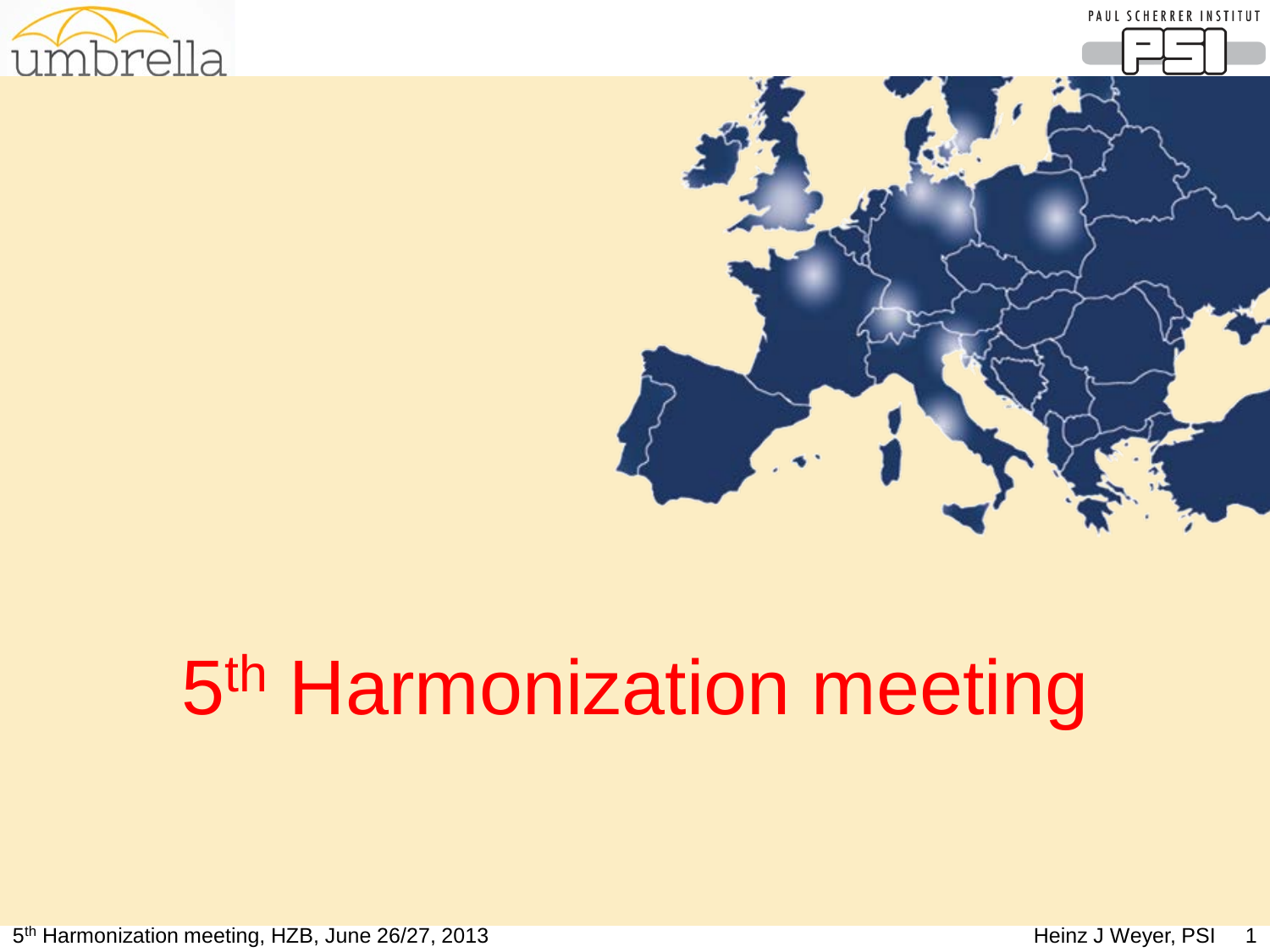



### **Welcome**

- *Goal of the meeting*
- *Structure of the meeting*
- *Open Umbrella*
	- $\div$  to the users
	- $\div$  to the facility staff
- *4-phase deployment*
	- **❖ Concept**
	- ❖ Roadmap
- *Next steps*
- *Implementation structure*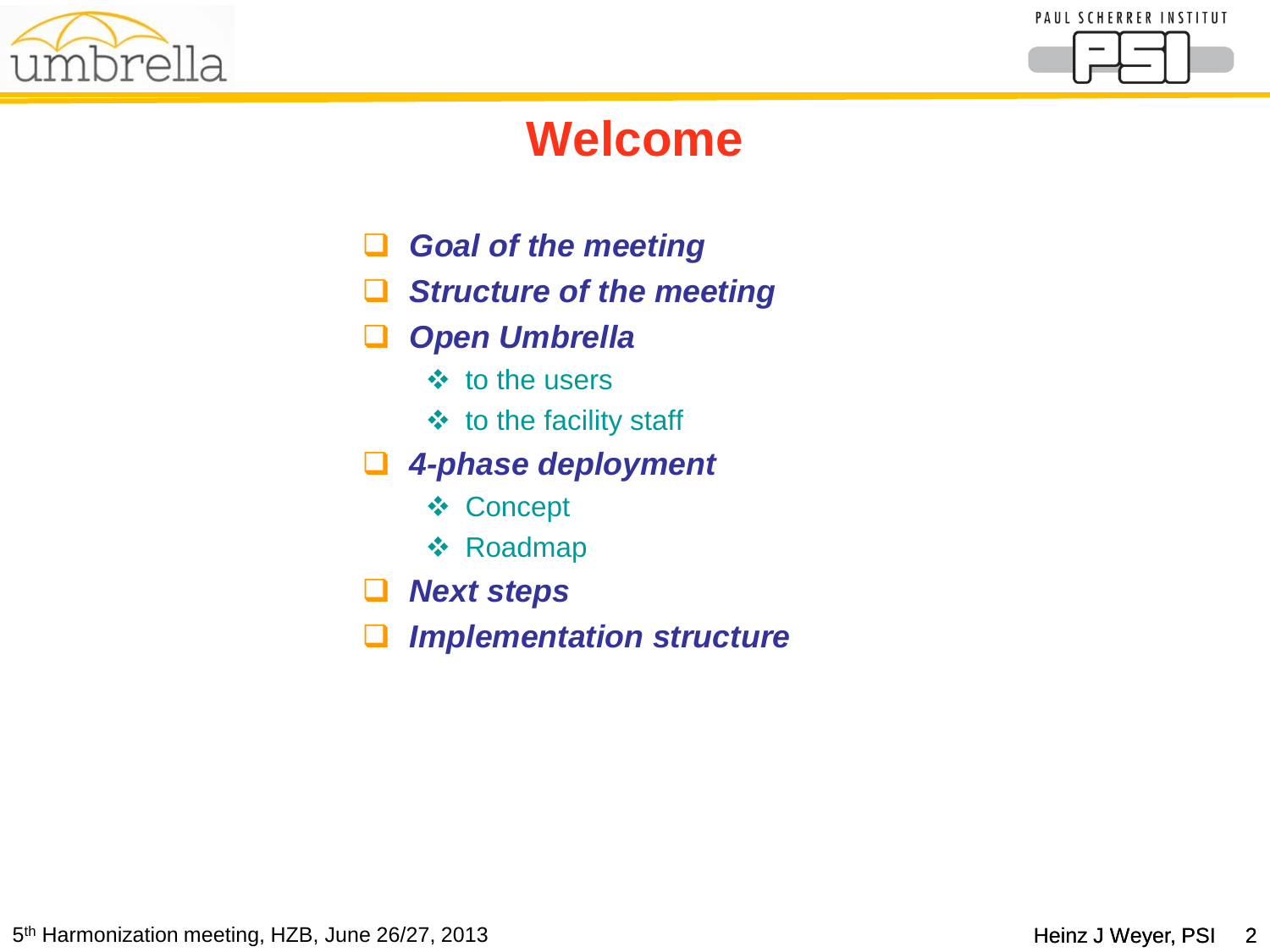



# **Goal of the meeting**

#### *Information*

- Umbrella status
	- o Basic Umbrella
	- o Affiliation database

#### ❖ Deployment status

- o Core team
- o Facilities

#### *Decisions and agreements*

- **❖** Deployment process
- $\div$  2<sup>nd</sup> wave
- **❖ MoU**
- ❖ Procedures
- ❖ Next tools & developments
- Horizon 2020

5<sup>th</sup> Harmonization meeting, HZB, June 26/27, 2013 **Heinz J Weyer, PSI 3** the Harmonization meeting, HZB, June 26/27, 2013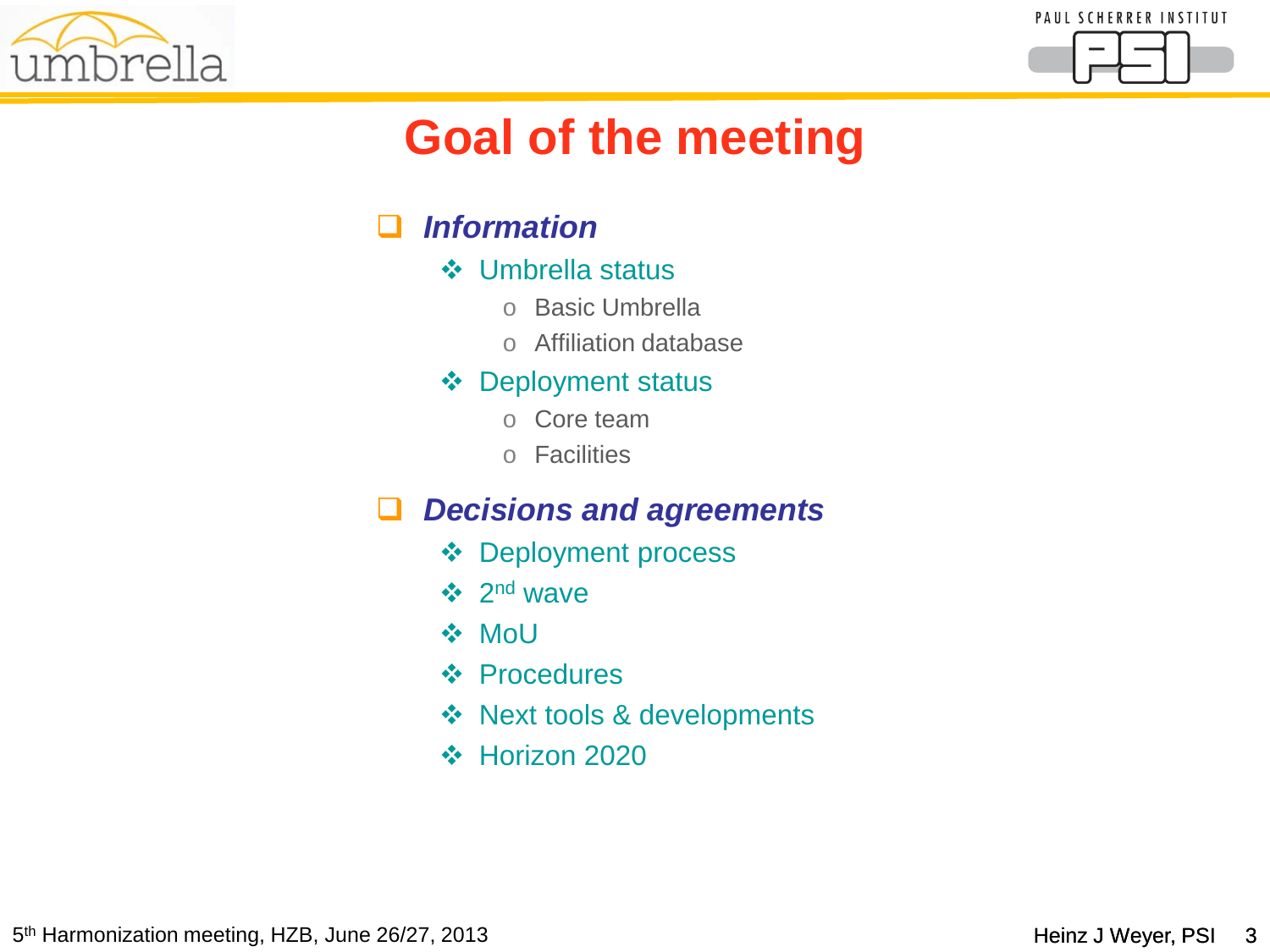



### **Structure of the meeting**

#### *Plenary*

- Wednesday, June 26:
	- o Workshop goal
	- o Status reports
	- o Implementation reports
	- o Discussion and decisions
	- o Umbrella and ICAT
- Thursday, June 27:
	- o Bridging issues
	- o New projects

#### *Ad-hoc, topical meetings*

- Wednesday 10-12
- Wednesday 17-19
	- o ICAT, especially linking with Umbrella

#### $\div$  Thursday 13-15

o Moonshot, geoDNS, CRISP/WP16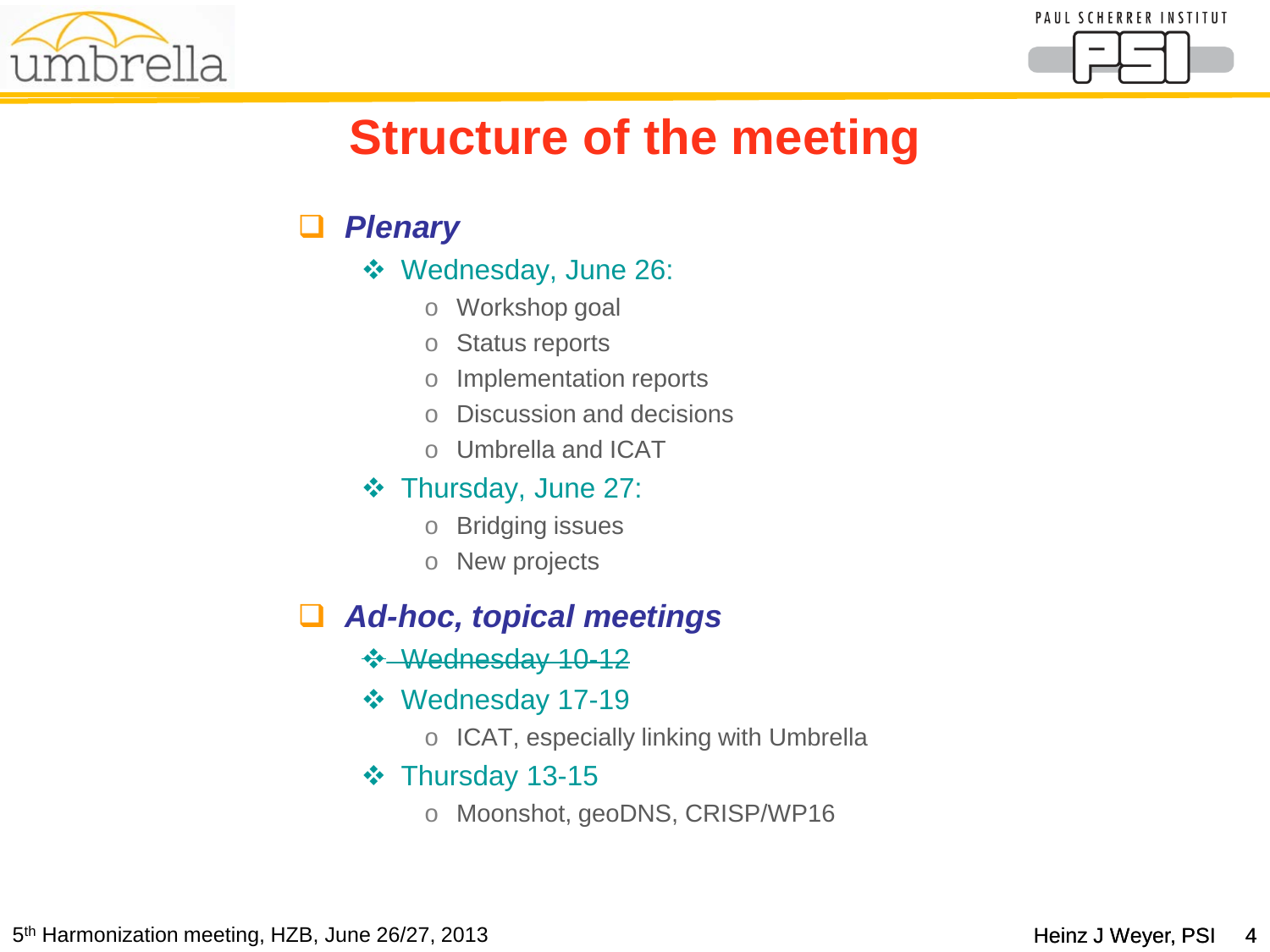



### **Umbrella implementation / deployment**

#### *Highly delicate*

- Affecting management of 30'000+ visiting scientists
- Touching holy grails of facilities -> only one (1) chance



- *Good old salami tactics:*
	- ❖ small, overseeable steps
	- $\div$  Keep everybody in the boat

#### *4 Phases*

- ❖ Open the gate gradually
- $\div$  Keep option to go back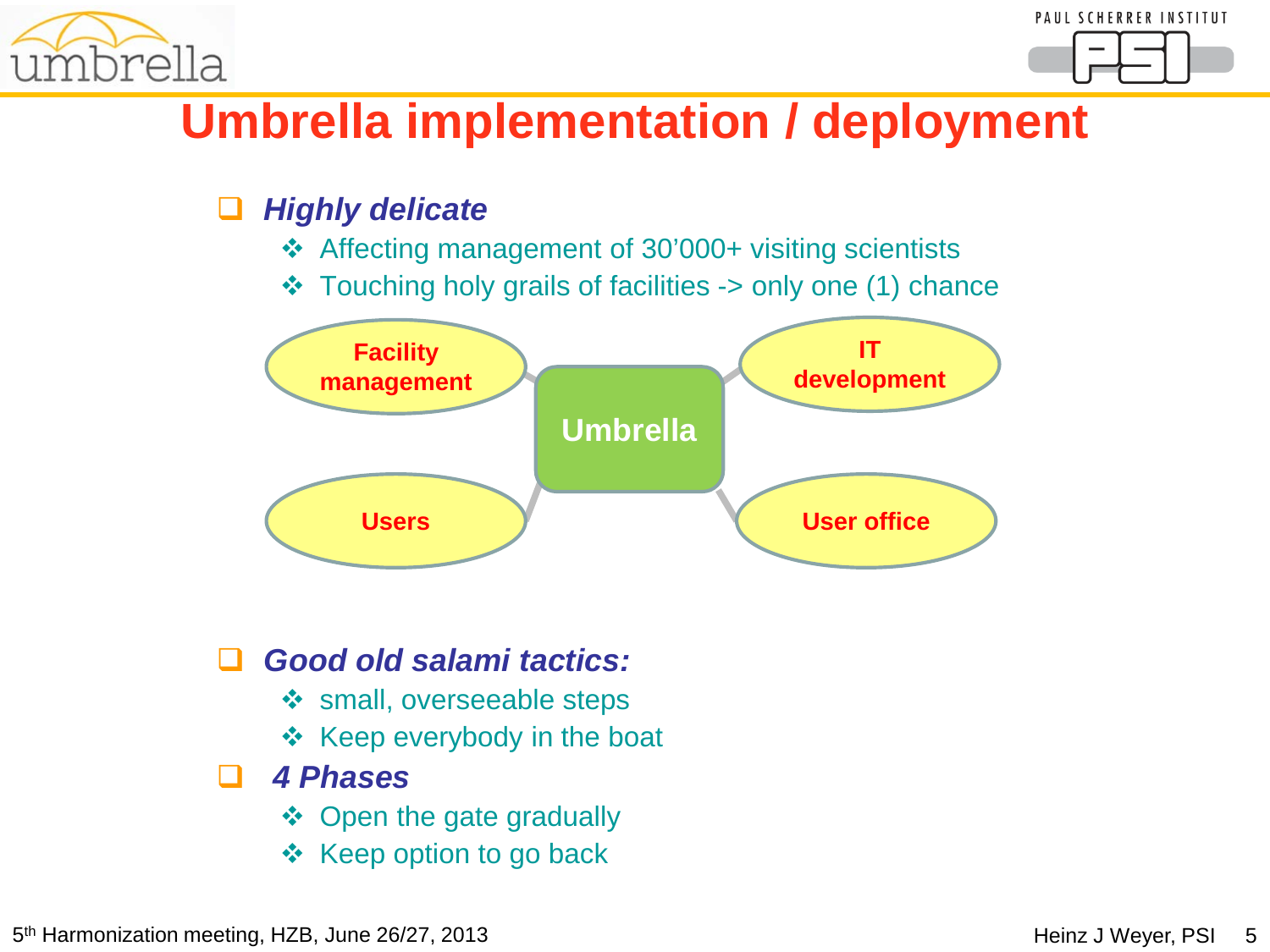



# **Open Umbrella to users**

#### *Umbrella offers novel possibilities*

- ❖ Users need to understand them
- ❖ Need to get used to them
- **❖** Users, no system experts

#### *Only loose contact to users*

- ❖ Self-explaining tools, self-explaining help
- Up-to-date web info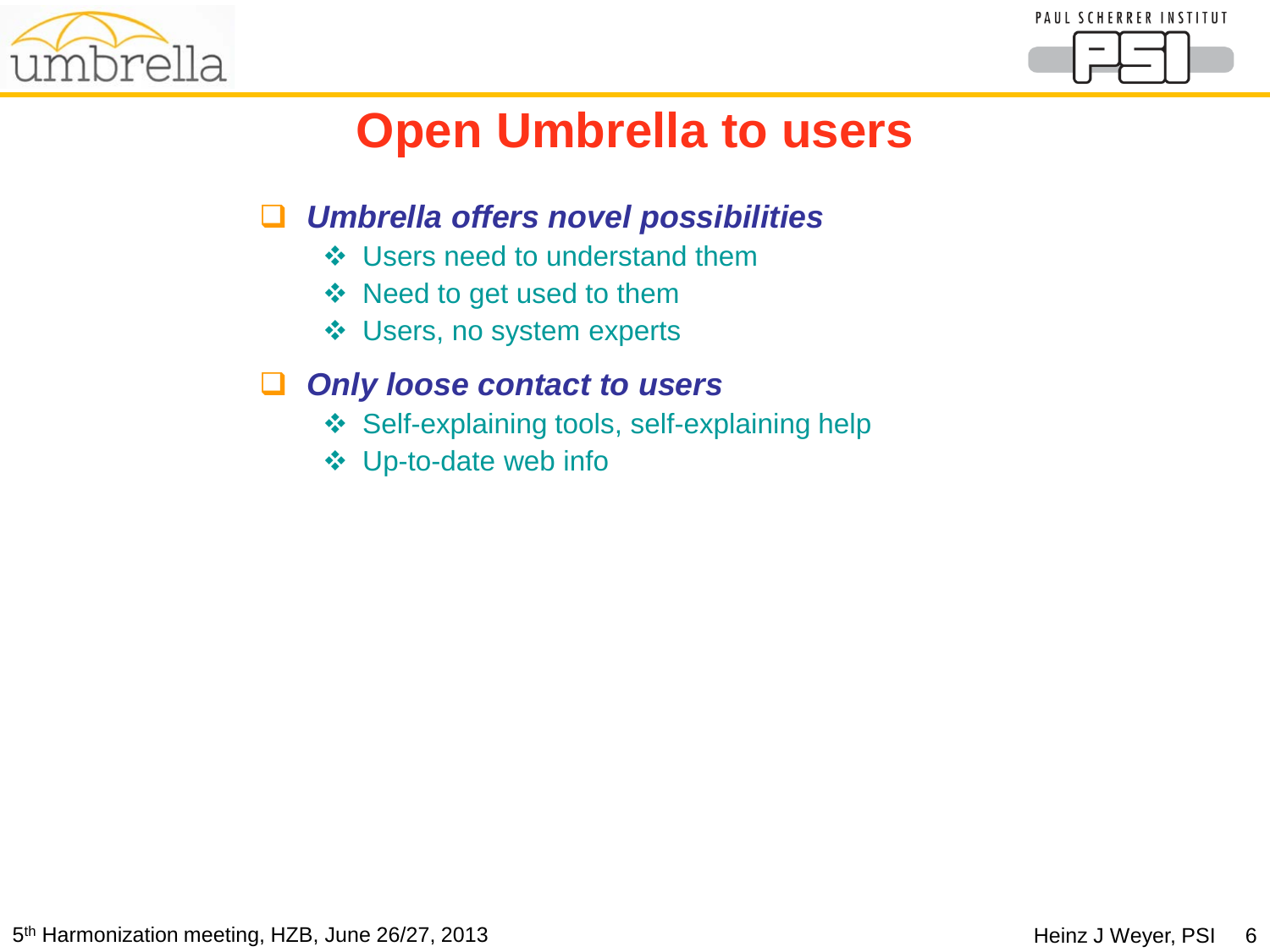



# **Open Umbrella to facility staff**

#### *Umbrella interferes in part with local WUOs*

- **❖** Part of responsibility no more local
- Local staff has to understand Umbrella concept
- Deal with users, not system experts

#### *Handle affiliation db*

- ❖ Clear definitions
- Clear procedures

#### *Handling security*

- Need rules how to classify 'unusual' events
- **❖ Rules for federated reaction**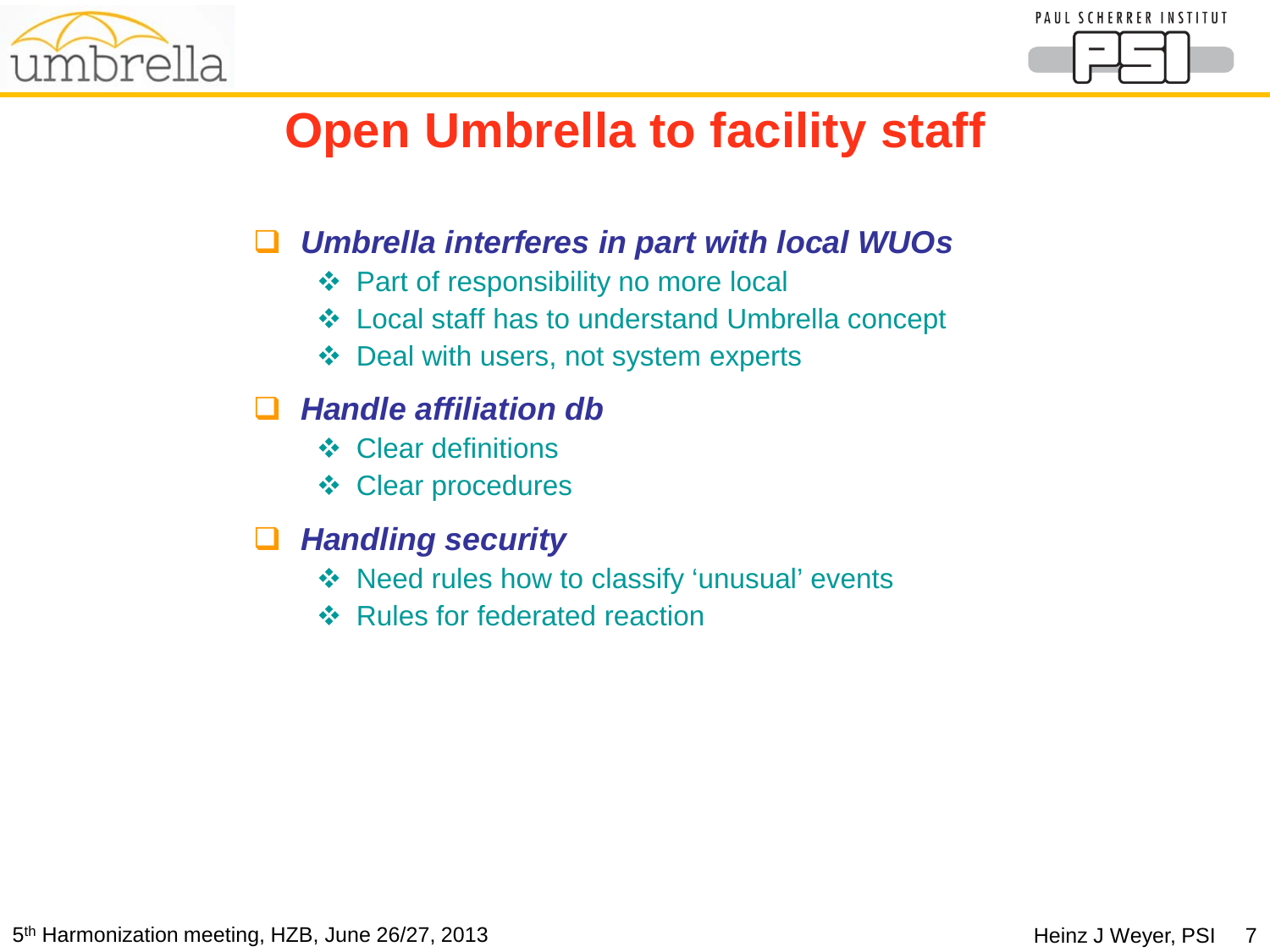



### **Umbrella 4-phase deployment**

#### *Phase 0: implementation of Umbrella-ready versions*

- o Changes to existing WUO are
	- Trans facility Umbrella user ID, Umbrella -WUO handshakes
	- Harmonized local user db format
	- **Umbrella username / password conventions**

#### *Phase I: Local experts*

- o IT people involved, local user office staff
	- Goal is to verify the new procedures.

#### *Phase II: Open to selected friendly users*

- o Tell them that this is the  $2^{nd}$  phase of deployment. Tell them about what is to come (should include also estimates for harmonized proposal handling and ICAT)
- o Ask them for their feedback
- o Incorporate feedback

#### *Phase III: Open to all users*

o Planned for spring / summer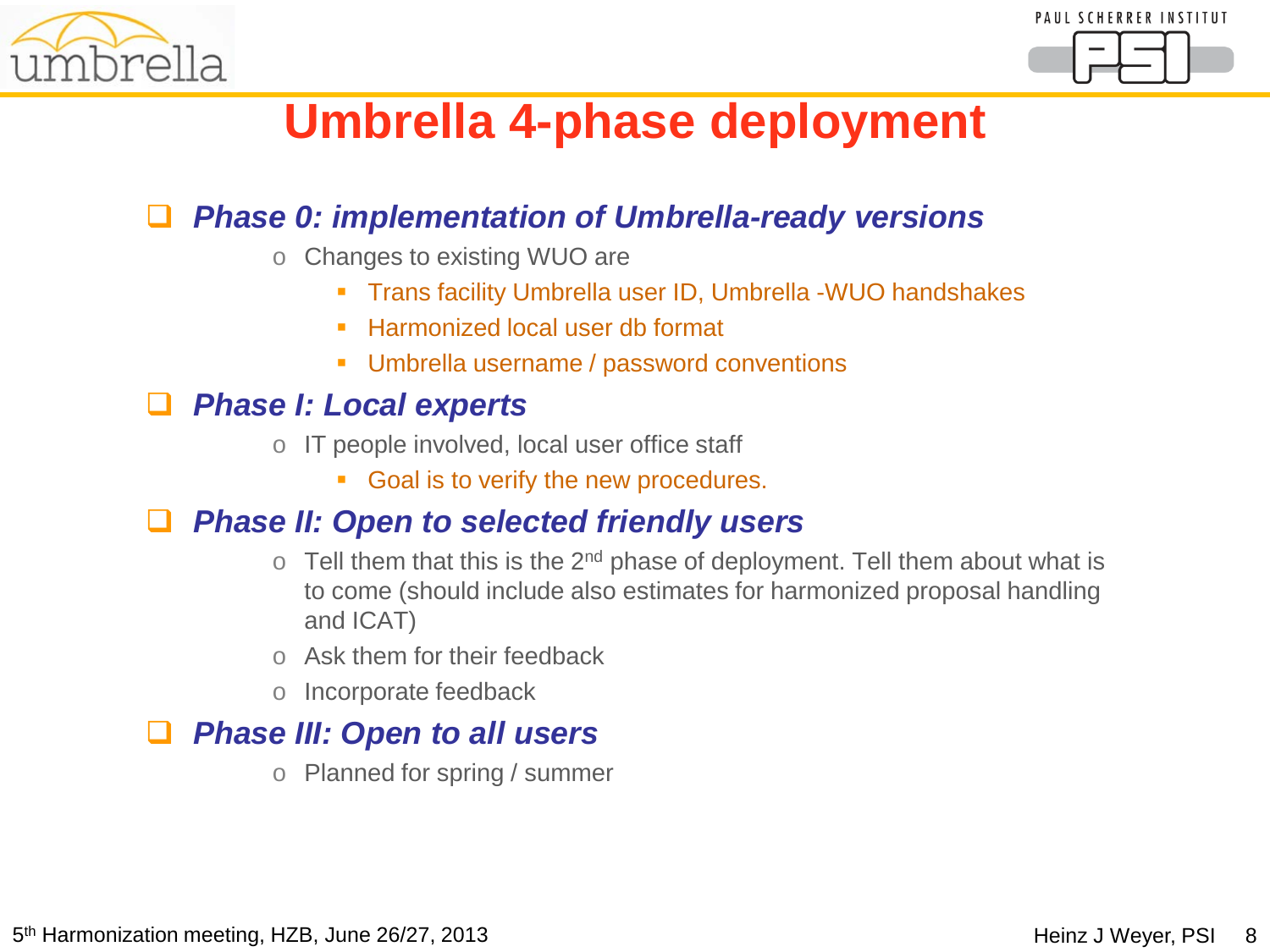



### **Roadmap deployment**

#### *Phase 0: implementation of Umbrella-ready versions*

- o 1st-wave facilities almost done (see talk of Björn)
- o Higher-wave facilities:
	- DESY, HZB, ISIS, DIAMOND, ALBA
- *Phase I: Local experts*
	- o Almost done
- *Phase II: Open to selected friendly users* 
	- o **Proposal: start for 1st wave on July 1**
- *Phase III: Open to all users*
	- o **Proposal: open on July 14**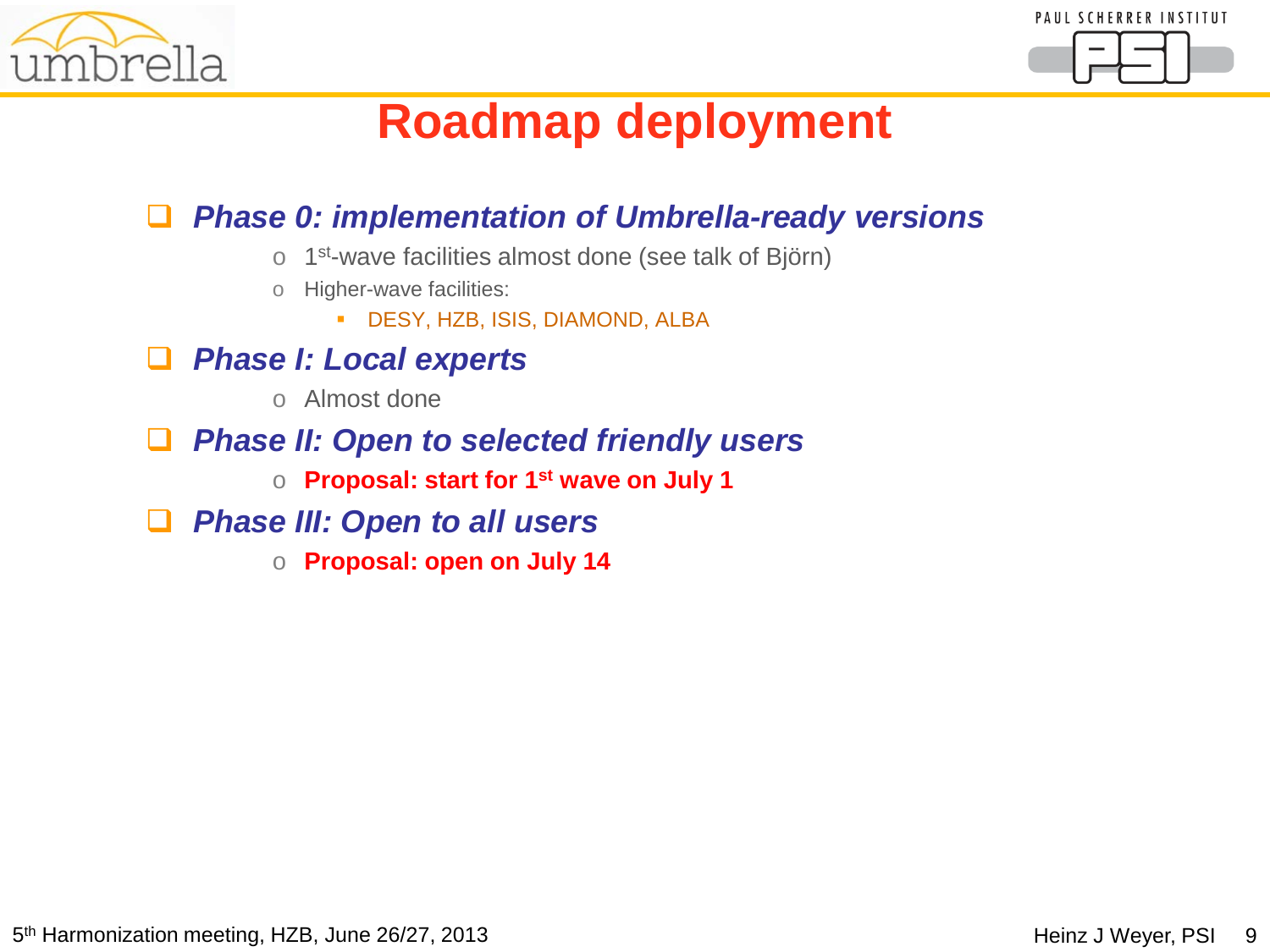



# **Next steps, Umbrella**

#### *Higher-wave facilities*

- Users need to get used to it
- Users, no system experts

#### *Affiliation database*

- ❖ Self-explaining tools
- Web info
- *MoU*
- *PaNdata <-> CRISP >*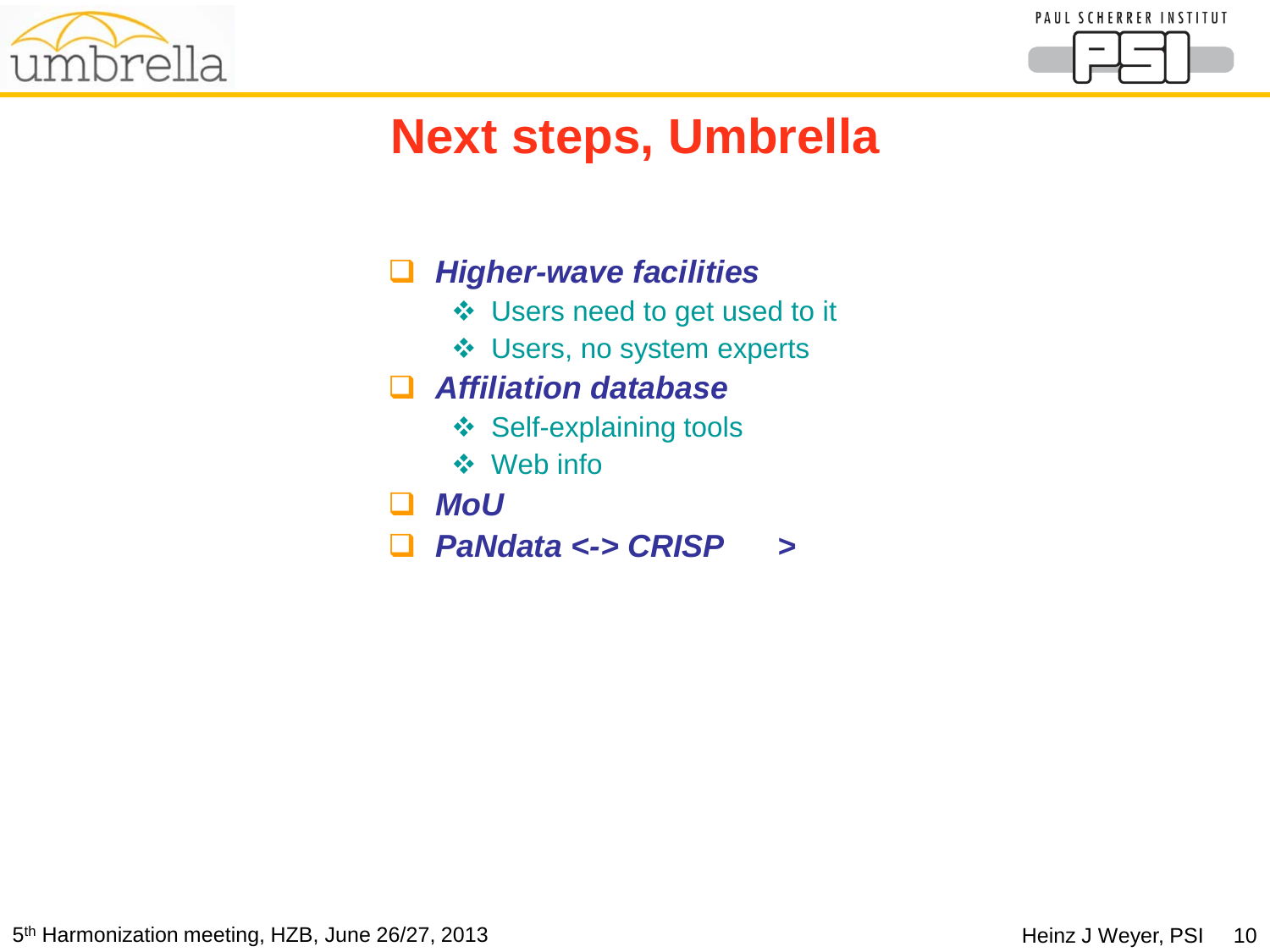



### **PaNdata/WP3 and CRISP/WP16**

#### *Initially highly overlapping DoWs for identity management*

- **❖ System immanent problem**
- ❖ Raised again at the Brussels review (Dec. 2012)

#### *Bottom-up approach*

Harmonization meetings (Next one coming up: June 2013 @HZB)

#### *Job subdivision*

- PaNdata/WP3: Basic Umbrella
	- o Deployment of Basic Umbrella
	- o Affiliation database
	- o Umbrella and ICAT

#### **❖ CRISP/WP16: Further developments:**

- o Bridging
- o Moonshot
- o Fast data exchange (GRIDftp)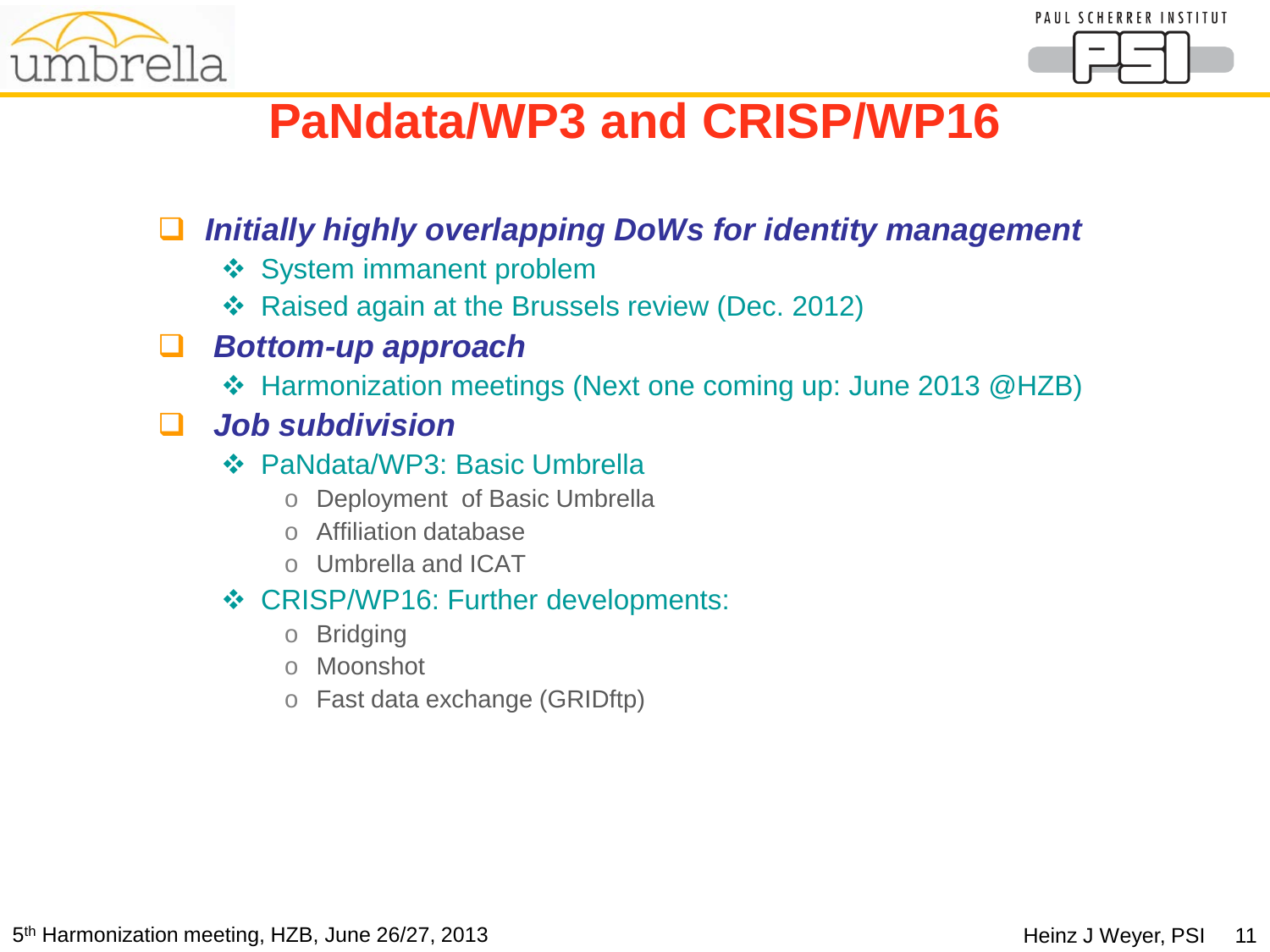



# **Implementation teams**

#### *Project structure*

- **❖** Management team
	- o Priorities, MoU, facility coordination
- **❖** Technical team
	- o Specific technical questions

#### ❖ Core team

o Do the work

#### *Holy document Legal / administrative issues*

- o Umbrella physical topology
- o Central user database
- o Local user database
- o Affiliation database
- o Security issues
- o User support
- o Procedure for handling further developments
- o Umbrella production version
- o Implementation steps
- o Operational issues
- o MoU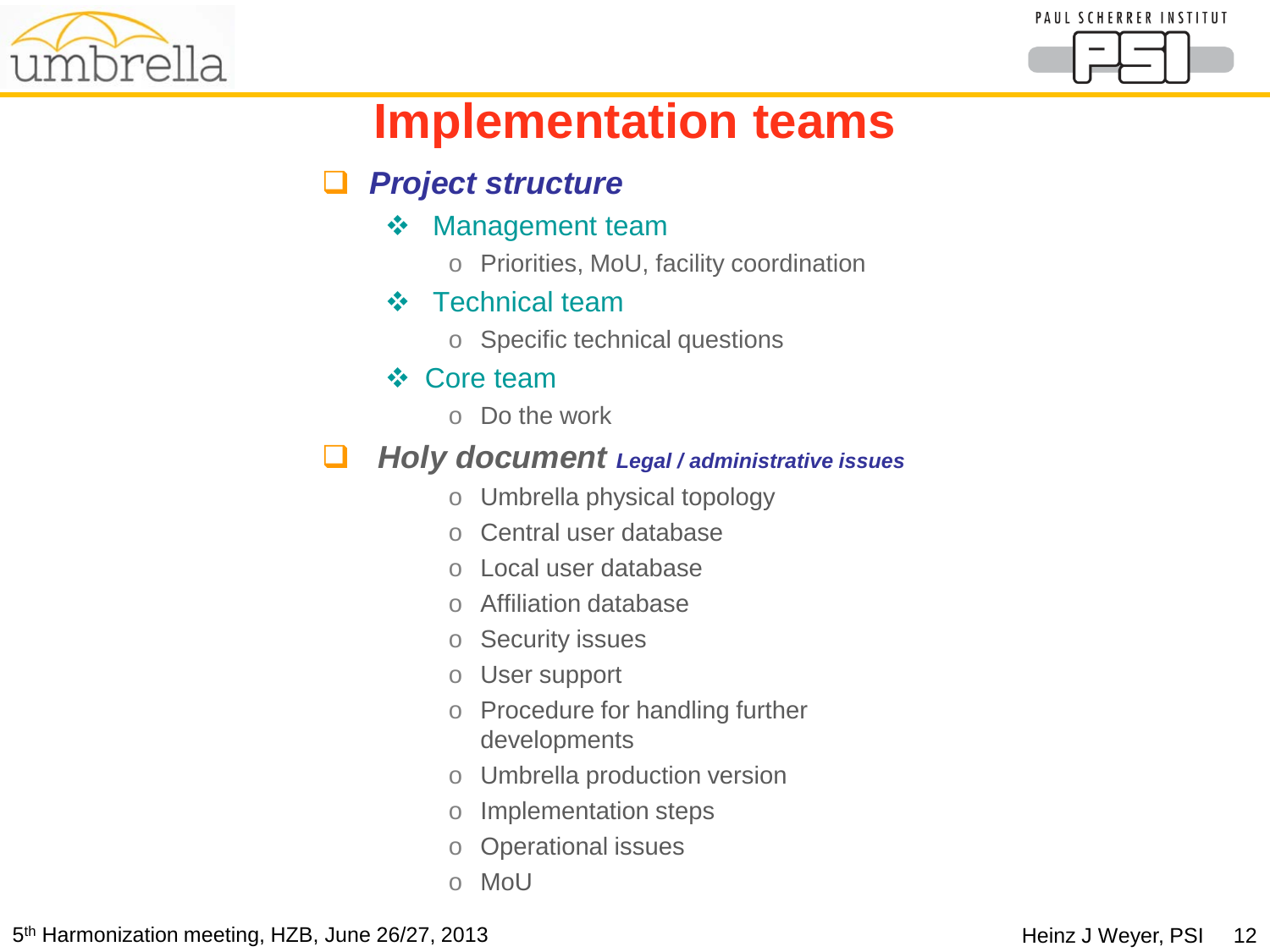



### **Umbrella Implementation Teams**

| <b>Facility</b>                  | <b>Project</b> | <b>Core team</b>                                                   | <b>Management</b>                                    | <b>Technical</b>                                           |
|----------------------------------|----------------|--------------------------------------------------------------------|------------------------------------------------------|------------------------------------------------------------|
| <b>Alba</b>                      | P              |                                                                    | <b>D. Salvat</b>                                     | <b>D. Salvat</b>                                           |
| <b>DESY</b>                      | $P + C$        |                                                                    | <b>F. Schluenzen</b>                                 | J.P. Kurz,<br><b>U. Lindemann</b>                          |
| <b>DIAMOND</b>                   | P              |                                                                    | <b>B. Pulford</b>                                    | S. Paetow                                                  |
| <b>Elettra</b>                   | $\mathbf P$    |                                                                    | G. Paolucci,<br>C. Blasetti                          | <b>F. Bille</b>                                            |
| <b>EMBL HH &amp; Biostruct X</b> |                |                                                                    | J. Schmidt                                           | J. Schmidt                                                 |
| <b>ESRF</b>                      | $P + C$        |                                                                    | <b>D. Porte</b>                                      | <b>S. Schulze</b>                                          |
| <b>European XFEL</b>             | $\mathbf C$    |                                                                    | K. Wrona                                             | K. Wrona                                                   |
| <b>FMI</b>                       |                |                                                                    | <b>D. Flanders</b>                                   | R. Schmidt                                                 |
| <b>GSI</b>                       | $\mathbf C$    |                                                                    | P. Malzacher,<br><b>K. Schwarz</b>                   | <b>A. Montiel</b><br><b>Gonzales</b>                       |
| <b>HZB</b>                       | P              |                                                                    | <b>Th. Gutberlet</b>                                 | A. Tomiak                                                  |
| <b>ILL</b>                       | $\mathsf{P}$   |                                                                    | J.-F. Perrin                                         | <b>F. Festivi</b>                                          |
| <b>ISIS &amp; STFC</b>           | $\mathsf{P}$   |                                                                    | <b>T. Griffin</b>                                    | A. Wilson                                                  |
| <b>PSI</b>                       | $P+C$          |                                                                    | S. Janssen                                           | <b>M. Knecht</b>                                           |
| <b>Umbrella team</b>             | $P + C$        | <b>M. van Daalen (coordination)</b><br><b>B.</b> Abt<br>H.J. Weyer | B. Abt,<br>M. van Daalen H.J.<br><b>Weyer (lead)</b> | <b>B.</b> Abt (lead)<br><b>M. van Daalen</b><br>H.J. Weyer |